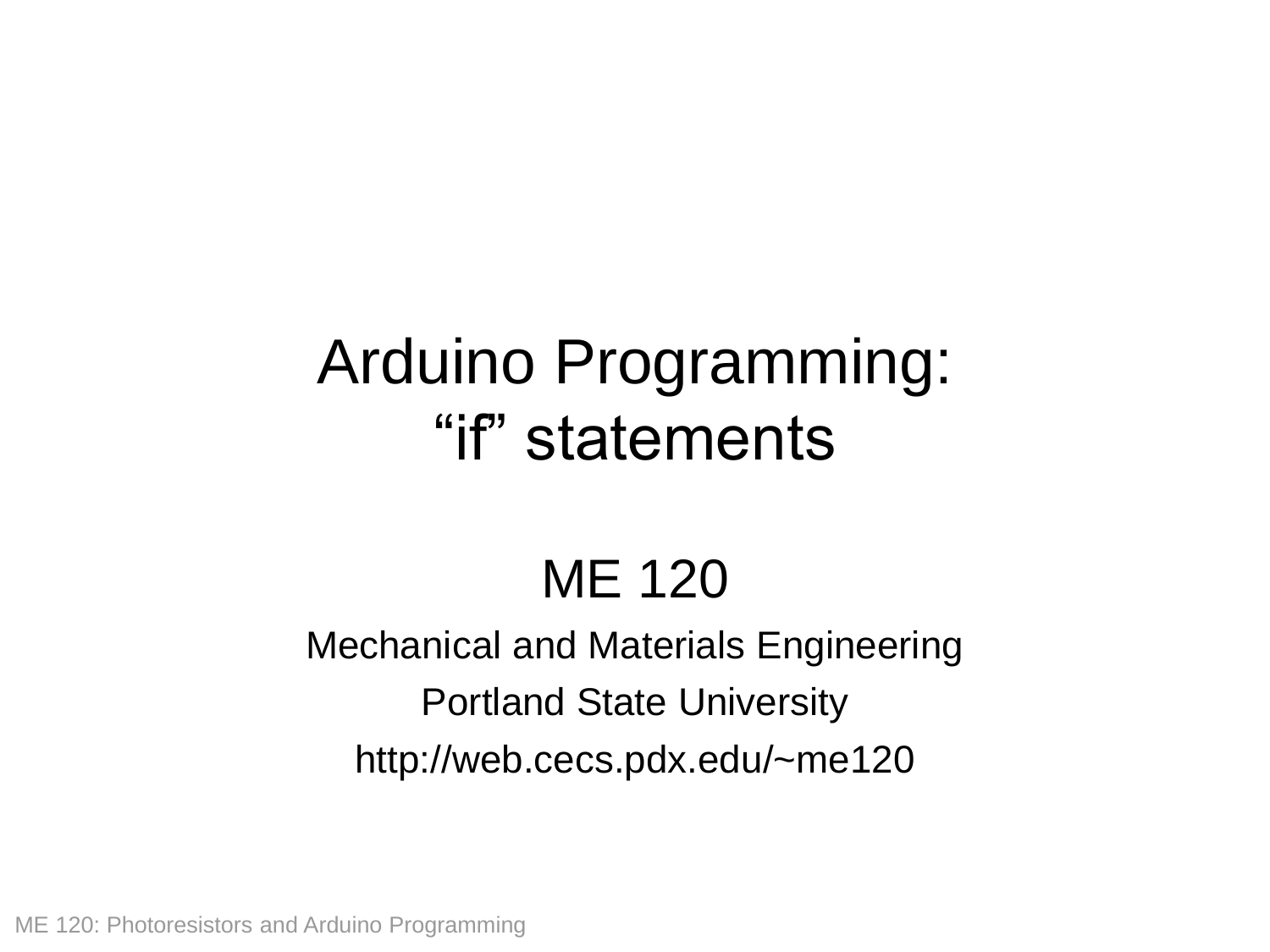### Logical statements to control code execution

"if" construct to make a single choice



"if – else" construct to choose either/or



See http://arduino.cc/en/Reference/If http://arduino.cc/en/Reference/Else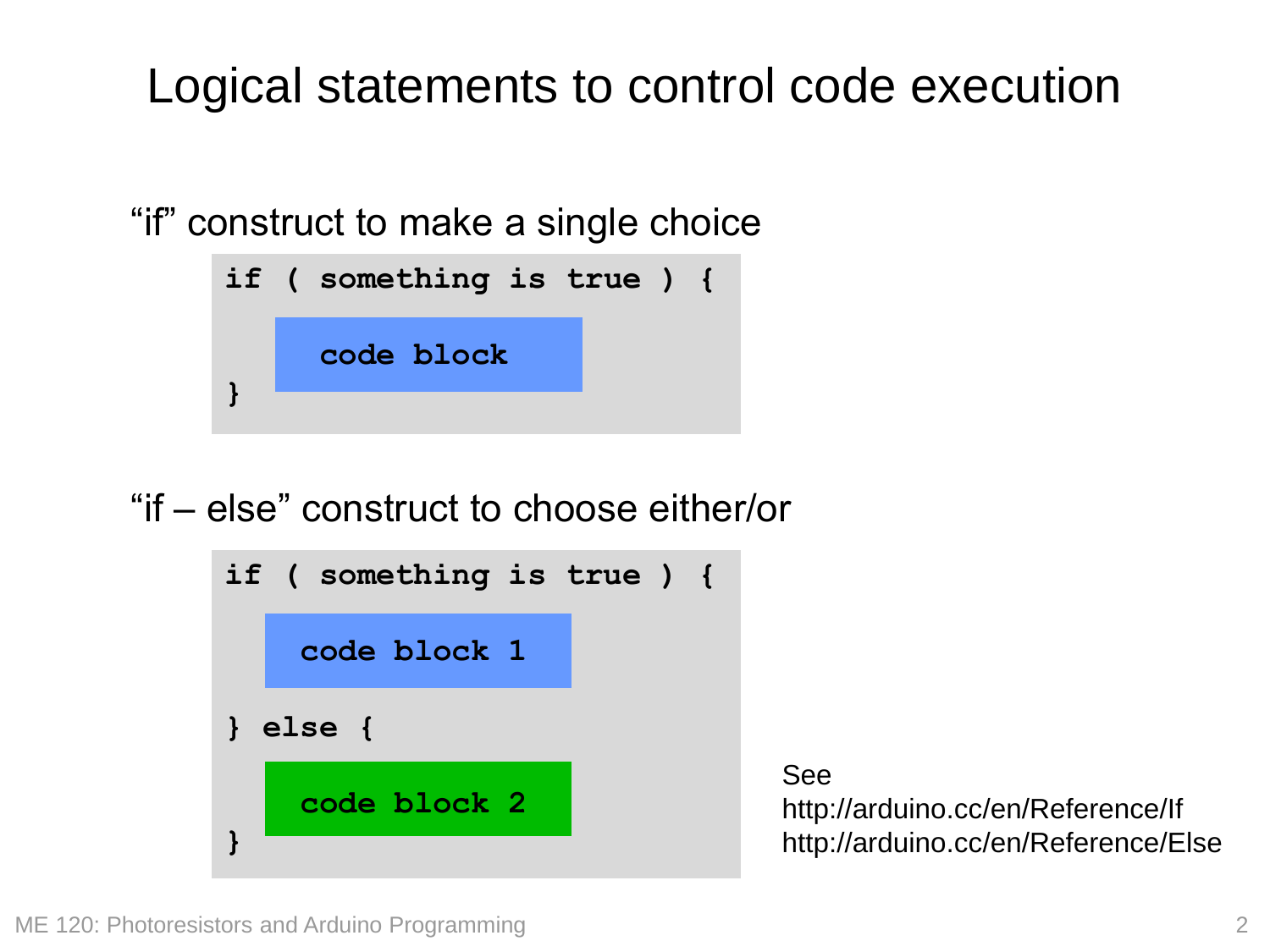#### Syntax of "if" construct

"if" construct to make a single choice



"something is true" must be a logical expression

**Examples**  $\div$  if ( $x<0$ )  $\div$  if ( y > = z )

| Symbol | <b>Meaning</b>              |
|--------|-----------------------------|
| <      | Is less than                |
| $\geq$ | Is greater than             |
|        | Is equal to                 |
| $>=$   | Is greater than or equal to |
| $\leq$ | Is less than or equal to    |
| $!=$   | Is not equal to             |

ME 120: Photoresistors and Arduino Programming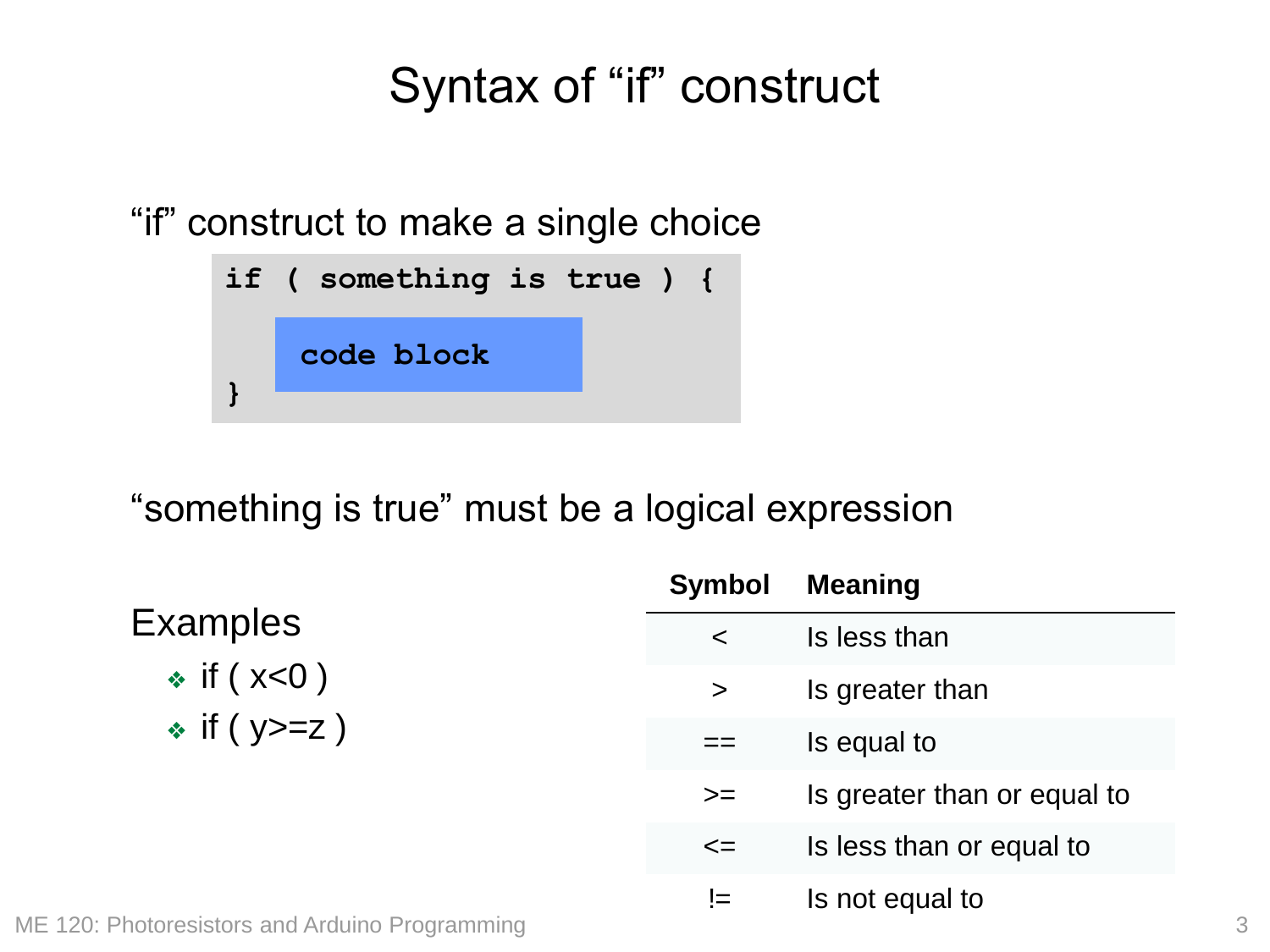#### Test your understanding

What is the value of z?

a. 
$$
x = 2
$$
;  
\n $y = 5$ ;  
\nif  $(x < y)$  {  
\n $z = y - x$ ;  
\n}

C. 
$$
x = 2
$$
;  
\n $y = 5$ ;  
\nif  $(y-x) \le 3$  } {  
\n $z = y/x$ ;  
\n}

b. 
$$
x = 2
$$
;  
\n $y = 5$ ;  
\nif  $(x > y)$  {  
\n $z = y - x$ ;  
\n}

d. 
$$
x = 2
$$
;  
\n $y = 5$ ;  
\nif  $(y-x) \le 3$ ) {  
\n $z = y/x$ ;  
\n} else {  
\n $z = 0.0$ ;  
\n}